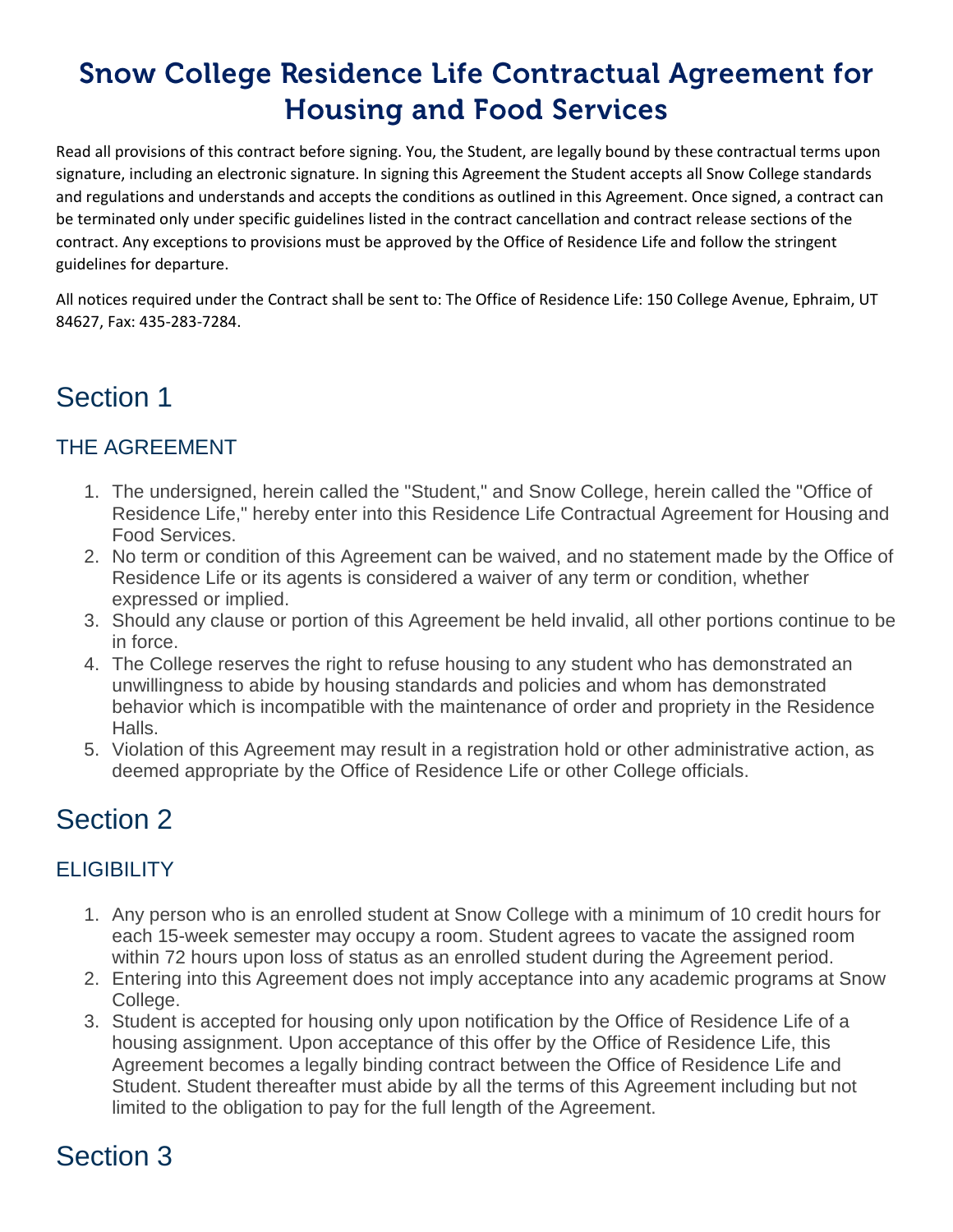#### DURATION OF AGREEMENT

- 1. This Agreement may be for the Full Academic Year, Fall Semester Only, Spring Semester Only, or Summer Semester Only as indicated in the application process. Special arrangements may be made for occupation outside of contractual dates. Students applying for only one semester will need to reapply for subsequent semesters.
- 2. If Student is a continuing enrolled student, Student may leave personal belongings in his/her assigned room during Thanksgiving, Semester/Winter Break, and Spring Break, at no charge. However, Snow College is not responsible for theft, loss or damage to any items left in the Residence Halls.
- 3. **Full Academic Year Contract:** Student may move in on the designated move-in day before the beginning of Fall Semester and may occupy the room until noon on the Monday after Finals for Spring Semester.
- 4. **Fall Only Contract:** A Student requesting a Fall Only Contract will pay an additional \$150 above the regular semester room rate. Student may move in on the designated move-in day before the beginning of Fall Semester and occupy the room until noon on the Monday after Finals for Fall Semester.
- 5. **Spring Only Contract:** A Student requesting a Spring Only Contract will pay an additional \$150 above the regular semester room rate. Student may move in on the designated move-in day before the beginning of Spring Semester and occupy the room until noon on the Monday after Finals for Spring Semester.
- 6. **Summer Only Contract:** A Student requesting a Summer Only Contract may move-in the Thursday following commencement and may occupy the room until noon on the Monday after Finals for Summer Semester.
- 7. **Semester/Winter Break:** A Student wishing to occupy his/her room will need to apply by December 1st and pay the daily rate of stay prior to the semester closing. This Agreement does not provide housing for the Semester/Winter Break period.
- 8. Students opting to stay for Semester/Winter Break in the Residence Halls must abide by all Residence Life policies and regulations as outlined in the Residence Life Handbook and in this Agreement. Students shall not host guests/visitors overnight during the Semester/Winter Break period.
- 9. Student is liable for all fees for the entire length of the Contractual Agreement regardless of occupancy.

## Section 4

### APPLICATION AND ACCEPTANCE PROCESS

- 1. Student must complete the online application for on-campus housing, pay the \$50 nonrefundable Application Fee and \$150 Deposit Fee( \$100 of which is refundable) and agree to all contract terms. This action constitutes an offer to live in Snow College housing in accordance with all the terms and conditions of this Agreement, the Residence Life Handbook and the Student Code of Conduct.
- 2. When the Office of Residence Life accepts the offer, Student will receive an email containing the signed contract. Students may then log into the housing application to review his/her room assignment.
- 3. Student may select his/her room through the online application process until July 31st, after which time the Student will no longer be able to select a room in the StarRez portal. Instead the Office of Residence Life will select a room for the student based off the preferred housing options selected in the application if possible.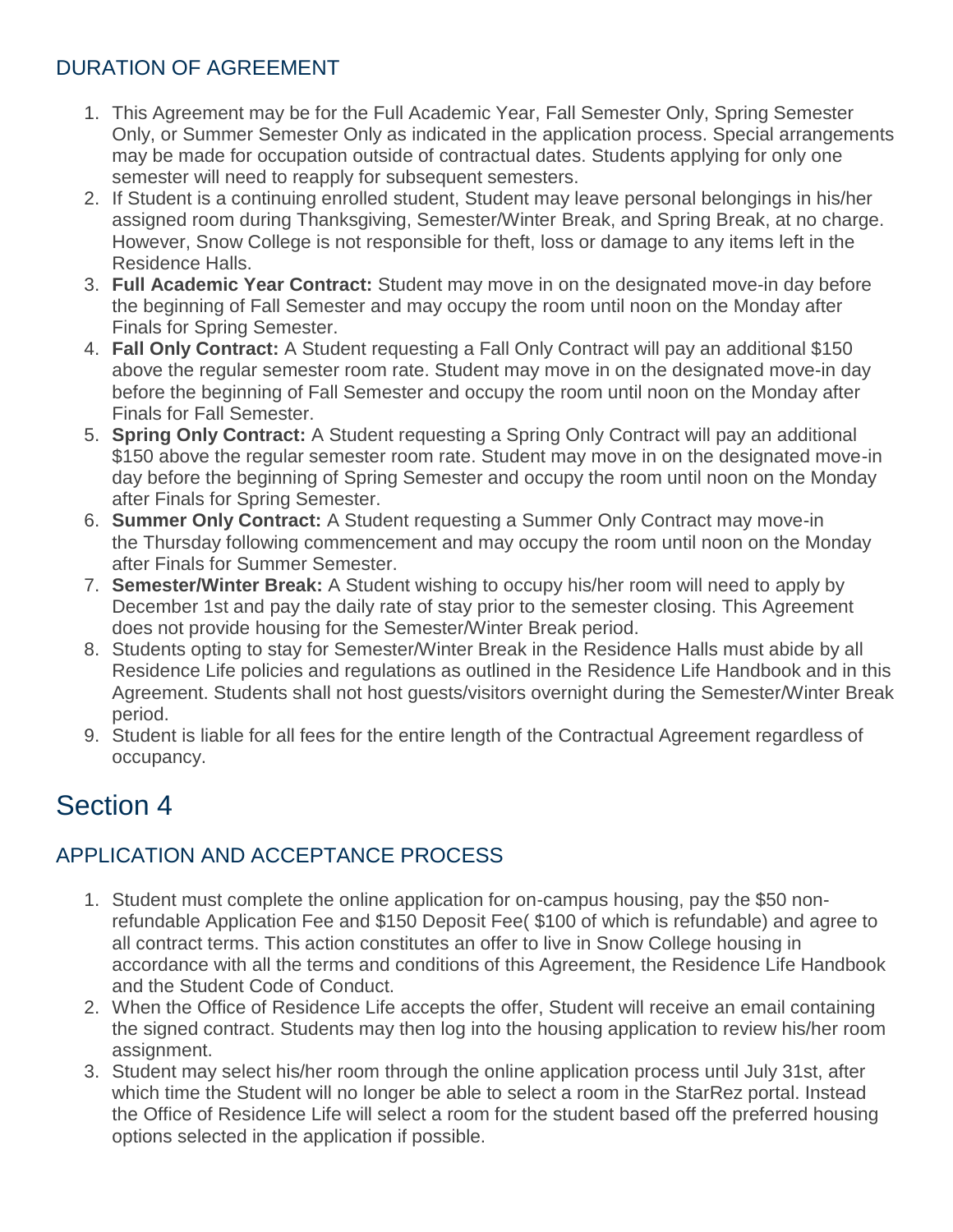# Section 5

### STUDENT RESPONSIBILITIES

- 1. Student agrees to abide by all terms of this Agreement and referenced documents including the Snow College Code of Conduct, Residence Life Handbook, the terms of the online Student Housing Application and any posted Residence Life procedures and policies including changes. It is the responsibility of Student to know and comply with all such policies and procedures.
- 2. Student agrees to conduct him/herself in a manner that is conducive to promoting a positive environment for those students residing in the Residence Halls.
- 3. Student agrees to pay in full all housing and meal costs assigned by Snow College.
- 4. It is the responsibility of the Student to secure his/her room/apartment/suite at all times.
- 5. Student is responsible for any violations that occur in his/her assigned living space.
- 6. Student agrees to not damage the room or any other living area and to leave them clean and in their original condition when vacating the rooms. Student agrees that if he/she fails to do this he/she will be liable for all damages and repair costs. Each student agrees that he/she will be individually liable for all damages that occur to a room unless he/she shows he/she was not responsible for the damage and who the responsible person is.
- 7. Student agrees to acquire renter's insurance or extended family insurance to cover his/her belongings. Student acknowledges that Snow College is not responsible for theft, loss, damage or destruction of Student's personal belongings.
- 8. Student agrees that he/she will live in the assigned room until the Office of Residence Life changes the assignment. Student understands and agrees that he/she cannot transfer, without approval of the Office of Residence Life, and cannot sublet his/her room assignment.
- 9. Student agrees to abide by the Guest and Visitation policy outlined in the Residence Life Handbook.
- 10.Student agrees to checkout proplery with a Resident Assistant at the end of his/her contract, failure to do so will result in a \$150 improper checkout fee and subsequent fees for property removal, (i.e. lost keys or damages to the living space).

# Section 6

### PAYMENT/DEPOSIT FEE

- 1. The Student must pay the \$50 non-refundable Application Fee and \$150 Deposit Fee when applying for housing. The \$50 Application Fee and \$50 of the Depsoit Fee is not refundable . The Deposit Fee may be refunded only as outlined in Section 8 of this Agreement.
- 2. The Student agrees to be on a payment plan or paid in full, before the end of the 5th day of each semester. Failure to do so may result in, but is not limited to the following; administrative action, eviction, registration hold, etc. Student will still be liable for the entire contract amount even if other actions such as eviction are taken.
- 3. The Student is responsible to contact the campus Cashier's Office prior to these payment deadlines to resolve any issues or concerns related to payment.
- 4. The Residence Hall housing \$150 Deposit Fee must be paid upon application. The Deposit Fee will be applied to the Student's account after Spring checkouts have commenced and charges for damages have been assessed.
- 5. The Student agrees that in the event of damage to the common areas of the building where they reside, including, but not limited to; stairwells, hallways, windows, doors, laundry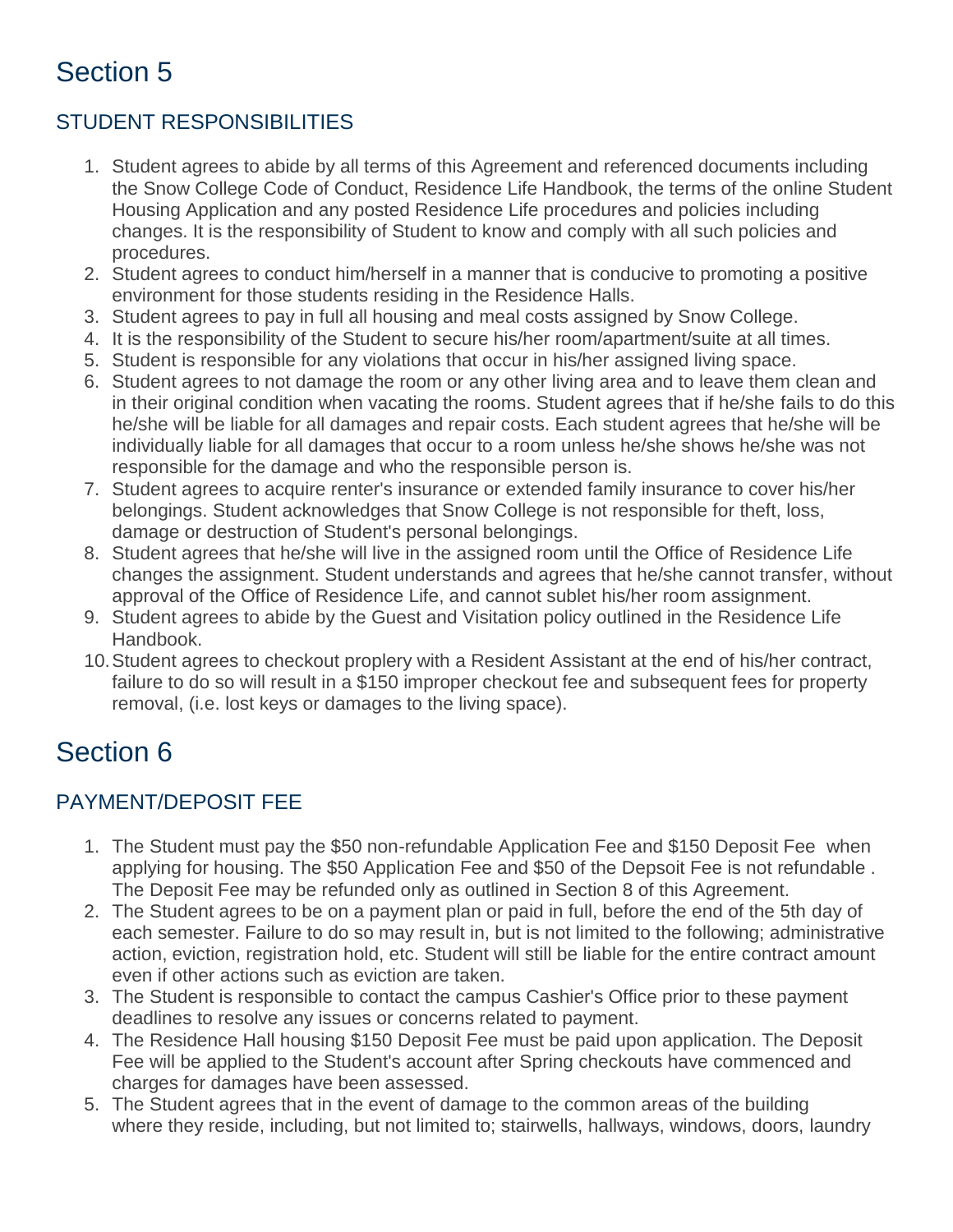rooms, etc., where the responsible party is not identified, it will be the financial obligation of all the building's occupants to reimburse the College for the costs incurred to repair.

- 6. If Student is not accepted for housing the Deposite Fee will be returned with notification of nonacceptance.
- 7. If any monies/Deposite Fees are refunded or returned, the monies will be sent to the Student's account. All monies/Deposit Fees that are returned to the student's account will first pay towards any outstanding balance owed to Snow College.
- 8. The Student must pay a \$8 Residence Hall Association Fee (RHA) that will be charged to the student's account. This fee goes towards programming and the RHA Club that every oncampus student is a member. This fee cannot be refunded regardless of cancellations.

## Section 7

#### ROOM ASSIGNMENTS AND CONSOLIDATION

- 1. The Office of Residence Life will not discriminate in room assignments on the basis of race, color, creed, religion, national origin, disability or status with regard to public assistance.
- 2. Students with medical, psychological, learning or other disabilities desiring accommodations, academic adjustments or auxiliary aids should contact the Accessibility Resource Center, Room 241 Greenwood Student Center, phone number 435-283-7321. The Americans with Disabilities Act (ADA) Coordinator at the Accessibility Resource Center (ARC) determines eligibility for and authorizes the provision of appropriate services and aids.
- 3. Room assignments will be selected by the student during the application processes. If the Student does not select a room by July 31st, the Office of Residence Life will assign a room based off the Students' selected preferences to the extent possible. No specific assignments based on Student's preferences are guaranteed. Failure to honor preferences will not void this Agreement.
- 4. All room and building changes must be requested by Student in writing to the Office of Residence Life. Room changes are subject to a \$50 administrative fee for the first move, any subsequent moves will be \$100. All unauthorized room changes shall be subject to a \$200 charge to the Student's account in addition to other solutions. Further details regarding room changes are available on the Residence life webpage.
- 5. The Office of Residence Life reserves the right to reassign or consolidate rooms in the interest of order, safety, health, discipline, disaster; best use of facilities for the good of the Residence Halls; or for unresolvable incompatibility of roommates.
- 6. Students living in the Residence Halls or a portion of a Residence Hall room dedicated to a certain group may be reassigned by the Office of Residence Life if their circumstances change.
- 7. The Office of Residence Life reserves the right to eliminate apartments, rooms or suites based on changes in occupancy and to reassign Student to another room.
- 8. Housing assignments are not transferable from one Academic Year to another. Students must reapply for housing each year or semester if a semester only contract was entered into.
- 9. The Student is required to live in the room to which he/she has been assigned, unless asked by the Office of Residence Life to move locations or a room change is approved as discussed above.
- 10.Students in a Fall Only Contract that leave belongings in his/her room after the Spring Semester has commenced will be charged the entire Spring Semester rate.

## Section 8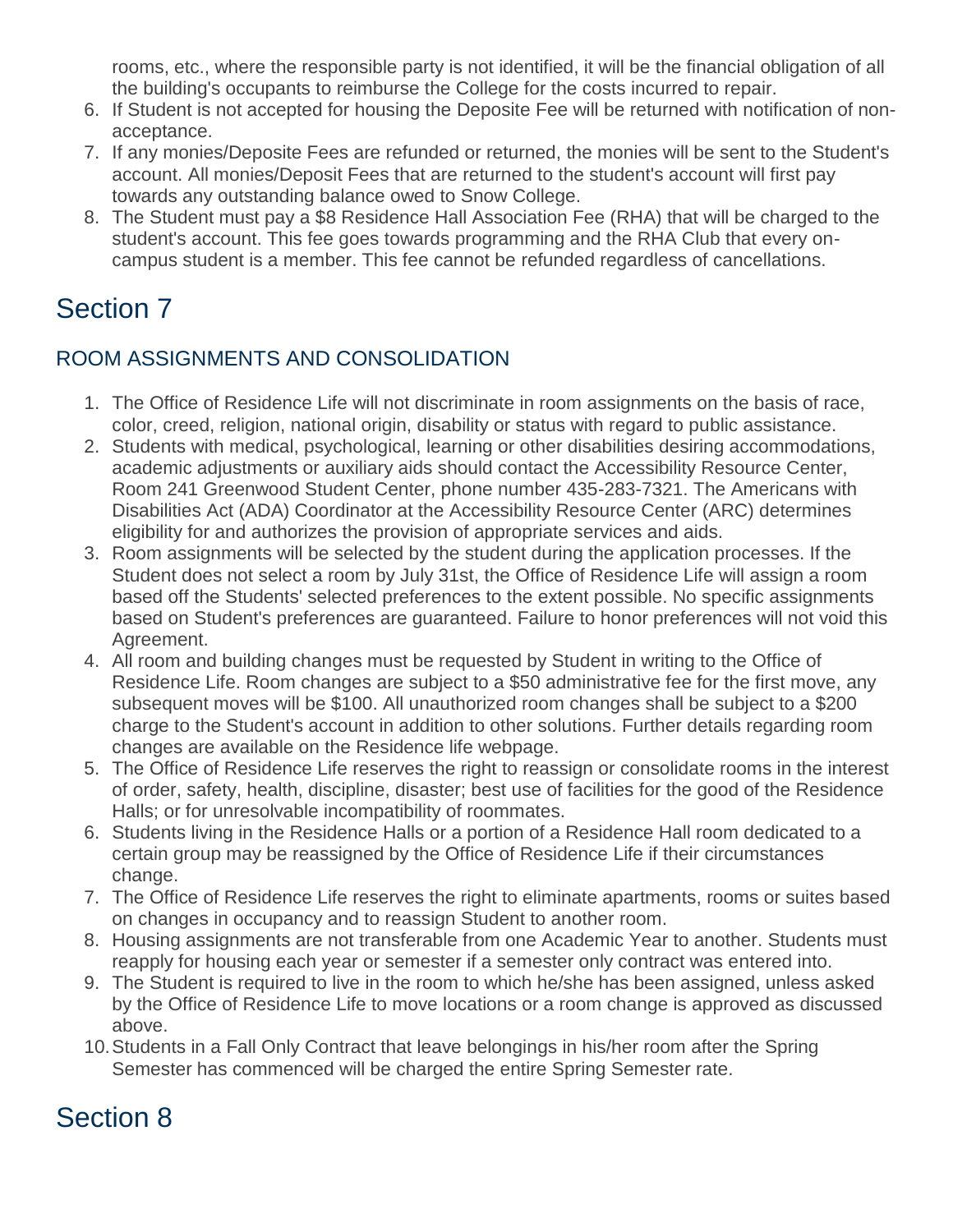#### CONTRACT CANCELLATION

- 1. Student mayt cancel the Agreement by submitting written notice of the cancellation via the cancellation/departure notification located online and submitted to the Office of Residence Life prior to checking out and paying the listed fees and charges. If seeking to cancel, Student must also arrange a checkout appointment with his/her Resident Assistant (RA), 24 hours in advance prior to moving out. Failure to do so will result in an additional improper checkout fee of \$150 and possible cleaning/repair fees. Student will be held responsible for fees, charges, and any remaining contractual financial obligations for the semester listed herein.
- 2. Cancellation received prior to August 1 for Fall Only and Academic Year housing contracts; December 1 for Spring Only housing contracts; April 1 for Summer housing contracts will result in forfeiture of the \$150 Deposit Fee and \$50 application fee with no further housing charges.

Cancellations Prior to Occupancy will follow the Cancellation Chart(s):

Fall Only Contract/ Academic Year Contracts (August-May)

| <b>Cancellation Date</b>                                                         | <b>Cancellation Fee</b>             | <b>Description</b>                                                           |
|----------------------------------------------------------------------------------|-------------------------------------|------------------------------------------------------------------------------|
| Prior to August 1<br>(Prior to Occupancy)                                        | \$0                                 | Forfeit Deposit Fee and Application Fee                                      |
| August 2-Move-in Day<br>(Prior to Occupancy)                                     | \$200                               | Forfeit Deposit Fee, Application Fee and<br><b>Cancellation Fee</b>          |
| After Occupancy up to Fall Midmester                                             | \$500<br>+ Prorated Daily<br>Amount | Forfeit Deposit Fee, Application Fee,<br>Cancellation Fee, + Prorated Amount |
| <b>After Fall Midmester</b>                                                      | 100% of Contract                    | Forfeit Deposit Fee, Application Fee and<br>total amount of contract         |
| No Show 10 days after occupancy if<br>not enrolled                               | \$500                               | Forfeit Deposit Fee, Application Fee and<br><b>Cancellation Fee</b>          |
| No Show 10 days after occupancy and<br>enrolled                                  | 100% of contract                    | Forfeit Deposit Fee, Application Fee and<br>total amount of contract         |
| Academic Year Spring portion of<br>contract cancellation, up till December<br>15 | \$700                               | Forfeit Deposit Fee, Application Fee and<br><b>Cancellation fee</b>          |

| <b>Spring Only Contract</b>                        |                                     |                                                                              |
|----------------------------------------------------|-------------------------------------|------------------------------------------------------------------------------|
| <b>Cancellation Date</b>                           | <b>Cancellation Fee</b>             | <b>Description</b>                                                           |
| Prior to December 1<br>(Prior to Occupancy)        | \$0                                 | Forfeit Deposit Fee and Application Fee                                      |
| December 2-Movein Day<br>(Prior to Occupancy)      | \$200                               | Forfeit Deposit Fee, Application Fee and<br><b>Cancellation Fee</b>          |
| After Occupancy up to Spring<br>Midmester          | \$500<br>+ Prorated Daily<br>Amount | Forfeit Deposit Fee, Application Fee,<br>Cancellation Fee, + Prorated Amount |
| <b>After Spring Midmester</b>                      | 100% of Contract                    | Forfeit Deposit Fee, Application Fee and total<br>amount of contract         |
| No Show 10 days after<br>occupancy if not enrolled | \$500                               | Forfeit Deposit Fee, Application Fee and<br><b>Cancellation Fee</b>          |
| No Show 10 days after<br>occupancy and enrolled    | 100% of contract                    | Forfeit Deposit Fee, Application Fee and total<br>amount of contract         |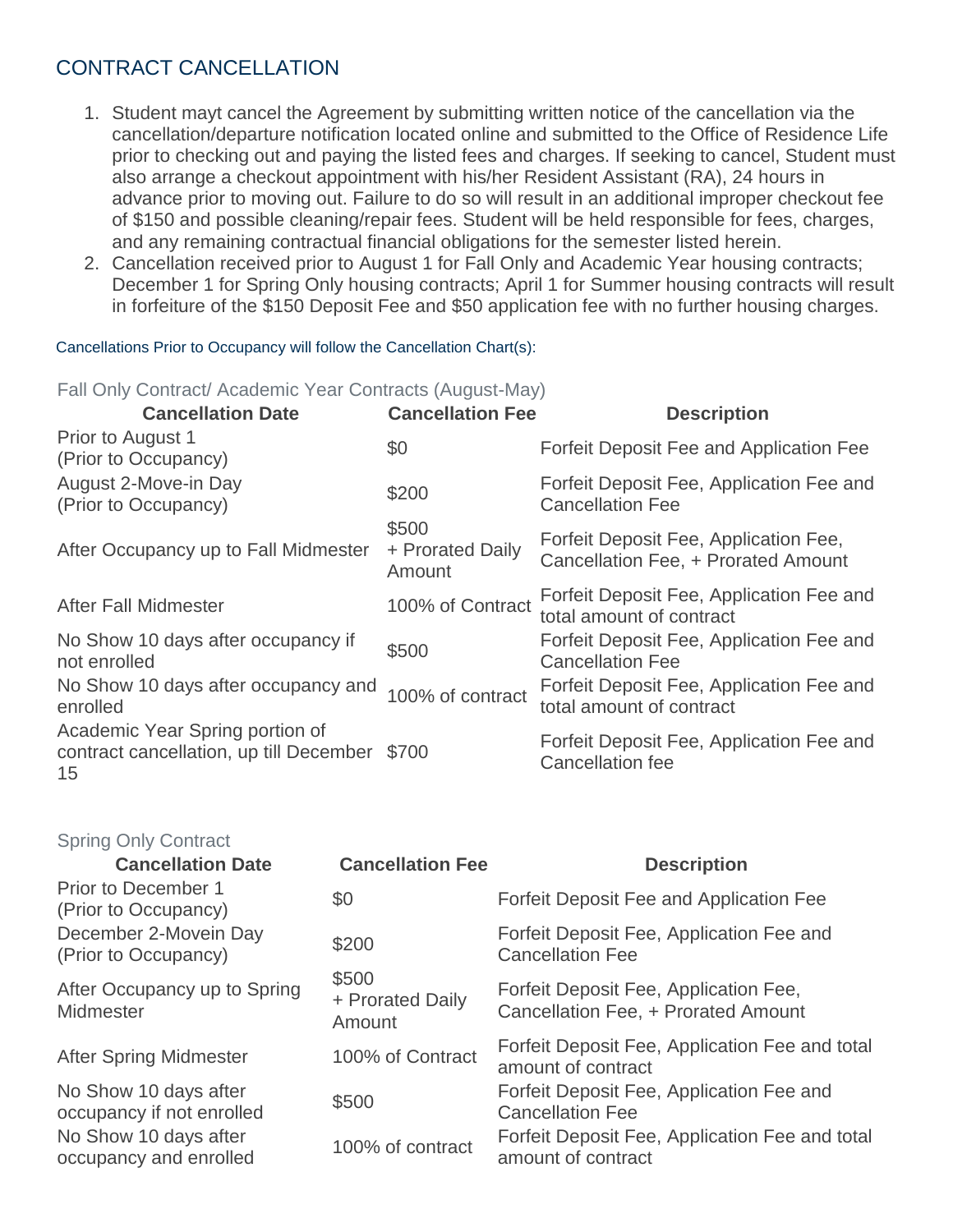| <b>Summer Contracts</b>                         |                                     |                                                                              |
|-------------------------------------------------|-------------------------------------|------------------------------------------------------------------------------|
| <b>Cancellation Date</b>                        | <b>Cancellation Fee</b>             | <b>Description</b>                                                           |
| Prior to April 1<br>(Prior to Occupancy)        | \$0                                 | Forfeit DepositFee and Application Fee                                       |
| April 1-Movein Day<br>(Prior to Occupancy)      | \$200                               | Forfeit Deposit Fee, Application Fee and<br><b>Cancellation Fee</b>          |
| <b>After Occupancy</b>                          | \$200<br>+ Prorated Daily<br>Amount | Forfeit Deposit Fee, Application Fee,<br>Cancellation Fee, + Prorated Amount |
| No Show 10 days after<br>occupancy not enrolled | \$500                               | Forfeit Deposit Fee, Application Fee and<br><b>Cancellation Fee</b>          |
| No Show 10 days after<br>occupancy and enrolled | 100% of contract                    | Forfeit Deposit Fee, Application Fee and total<br>amount of contract         |

## Section 9

### CONTRACT RELEASE

- 1. All contract releases must go to a committee for approval; an application must be filled out and sent with the documentation and an explanation of the reasons for seeking contract release.
- 2. Failure to properly apply or provide all required documentation to the Debt Appeal Committee within 30 days of checking out will result in the total contract being charged to the Student's account.
- 3. Contract Releases are at the sole discretion of the Office of Residence Life and may be denied for any reason.

## Section 10

#### CONTRACT TERMINATION/EVICTION

- 1. The Office of Residence Life may terminate this Agreement if the Student fails to comply with the terms of the Agreement, referenced documents or Snow College policies.
- 2. In addition the Office of Residence Life may terminate this Agreement and give the Student written notice to quit the premises, for any of the following reasons:
- Non-compliance with policies and regulations of the Residence Halls and with the directions of the Residence Hall Staff acting in accordance with their assigned responsibilities, and/or noncompliance with any federal, state or local laws or regulations, including Snow College policies.
- Damaging rooms or other Snow College property including damage caused by student's guest(s).
- Behavior, which interferes negatively with the living-learning environment of the Residence Halls.
- False statements or misrepresentation by Student made in connection with the Residence Halls Contractual Agreement.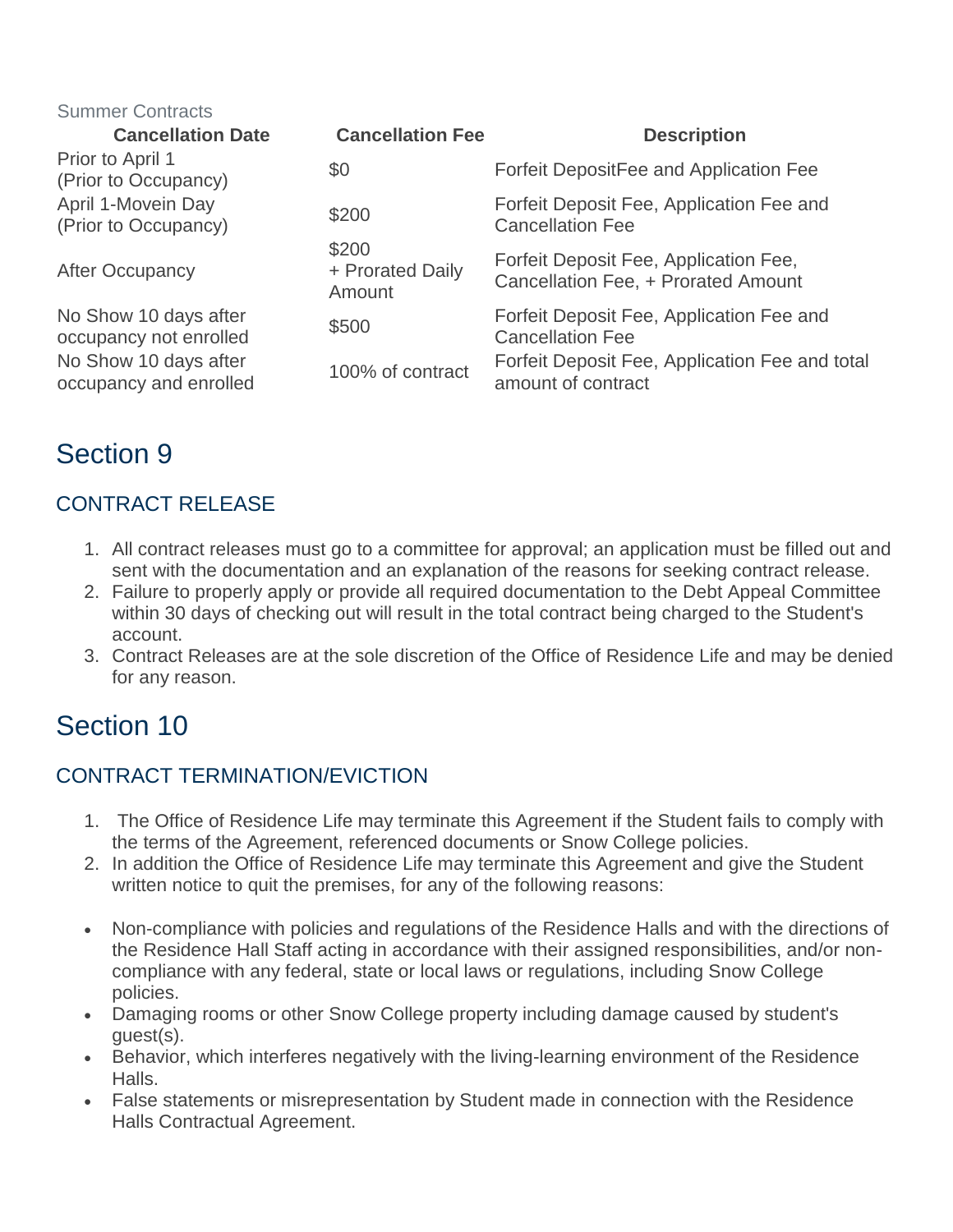- Academic or behavioral discipline resulting in Student being suspended, expelled, the subject of a no-contact order preventing living in the residence halls, or otherwised barred from campus.
- Non-payment of rent or food charges.
- 1. Upon notice of termination, Student must vacate the room and may not visit the Residence Halls without written permission of the Director of Residence Life.
- 2. The Office of Residence Life reserves the right to terminate this Agreement if Student drops below 10 credit hours or is not attending classes, fails to make payments as required or for any other violations of the terms of this Agreement.
- 3. No refunds will be granted to Students whose Agreement is terminated or if the Student is evicted, the Student will remain liable for the foll cost of his/her Agreement.
- 4. Any Student who is evicted from on-campus housing or has his/her Agreement terminated for disciplinary reasons will not be eligible to live in or visit Residence Life Halls at Snow College unless a formal appeal is made to the Office of Residence Life and approved.

## Section 11

### ROOM ENTRY/INSPECTIONS/SEARCHES

A. Office of Residence Life, as owner and operator of on-campus housing, reserves the right to control and monitor all portions of student housing to assure the safety of persons and other institutional purposes. The Student hereby consents to Residence Life personnel and its designees entering Student's room for the following reasons:

- 1. Without notice when there is a clear or apparent emergency, such as fire, serious injury or injury (including a report or belief thereof), or when a danger threatens persons or property.
- 2. Without notice when there are health and safety reasons including reports or reasonable suspicion of violations of law, College policies, procedures and rules, or this Agreement.
- 3. For routine maintenance or safety and sanitation inspections. Any such inspections or entry, except in the case of emergencies, shall be announced in advance by the posting of a notice or via e-mail notification. The Student's absence will not prevent the carrying out of such maintenance or safety inspections. Inspections may take place without notice during break periods when rooms are not supposed to be occupied including the Semester/Winter Break.
- 4. When Student has requested a repair or filed a Maintenance Request, authorized personnel may enter in Student's absence for the purpose of making the repairs.
- 5. In order to secure the buildings, Residence Life staff will enter and check all resident's rooms during the semester breaks without notice.
- 6. If a roommate/suitemate moves out of a room, a member of the Residence Life staff may enter the room following the completion of the move to inspect for damages and insure space is suitable for a new occupant.
- 7. To verify that rooms are prepared for new occupants if a vacancy occurs.

B. Within all buildings, all common areas, including but not limited to entrances, lobbies and hallways, may be under surveillance at any time and are subject to entry by Snow College officials or public safety. Student and guests should expect no right to privacy in any common areas.

# Section 12